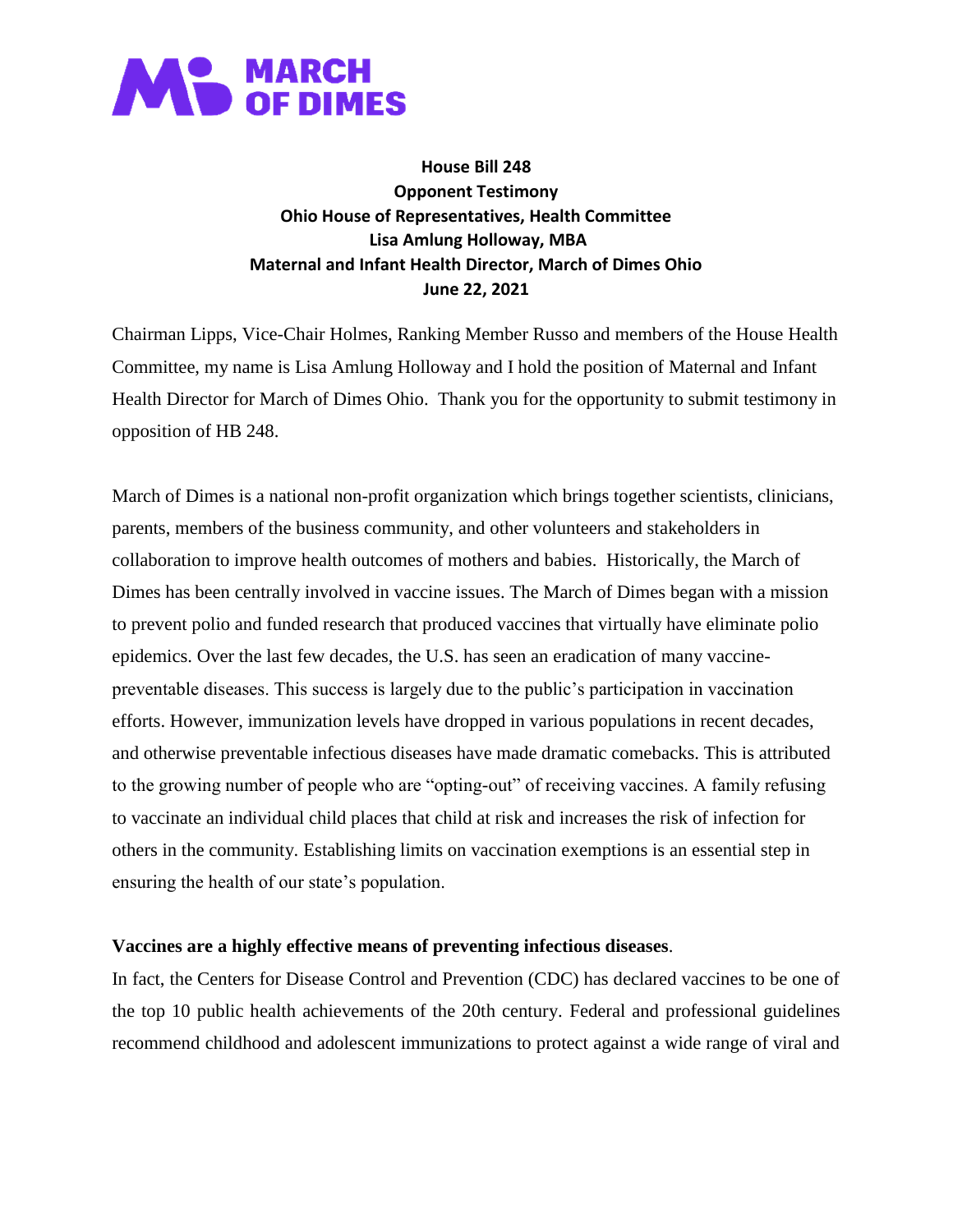bacterial infections – including polio, measles, mumps, and rubella - whose consequences can include permanent disability or even death.  $<sup>1</sup>$ </sup>

Polio (short for poliomyelitis, once called infantile paralysis), used to strike thousands of children in the U.S. each year. Polio was eradicated in the U.S. by 1979 because of landmark national mass Salk and Sabin vaccination programs. Similarly, the measles vaccine became available in 1963, and in 2000, due to widespread vaccination, the U.S. was declared free of endemic measles. However, in 2019, a U.S. measles outbreak in 31 states, including Ohio, threatened our measles eradication distinction from the World Health Organization.<sup>2</sup> Today, the world is facing another preventable infectious virus outbreak, Coronavirus. The world's leading scientists, all levels of government, health care communities, public health officials, town officials and the general public are working together feverishly to distribute a life-saving vaccine and prioritize vaccinating the most vulnerable of our communities to prevent further spread and prevention of the virus.

## **Exemptions put children at risk from preventable diseases.**

l

Public participation in immunization programs is critical to their effectiveness. To achieve effective protection, otherwise known as **herd or community immunity**, vaccinations must cover a certain percent of the population. This stops the disease from spreading and prevents outbreaks from occurring. The herd immunity threshold for vaccine-preventable diseases depends on how contagious a disease is — the more contagious it is, the higher the threshold to achieve immunity. For most diseases, 70-95% of eligible persons must be vaccinated to attain herd immunity.<sup>3</sup> Some people cannot be vaccinated due to allergies, age, or a compromised immune system, but are still protected by herd immunity. Vaccinating a certain percent of the population stops disease transmission even to those who are not vaccinated. Adverse events due to vaccines are extremely rare and are greatly outweighed by the benefits of preventing individual illness, its serious complications, and epidemics.

<sup>&</sup>lt;sup>1</sup> Institute of Medicine. Financing Vaccines in the 21st Century: Assuring Access and Availability. The National Academies Press, 2003. Available at: https://www.nap.edu/catalog/10782/financing-vaccines-in-the-21st-century-assuring-access-and-availability

<sup>&</sup>lt;sup>2</sup> The Centers for Disease Control and Prevention (CDC). Measles Cases and Outbreaks. Available at: [https://www.cdc.gov/measles/cases](https://www.cdc.gov/measles/cases-outbreaks.html)[outbreaks.html](https://www.cdc.gov/measles/cases-outbreaks.html)

<sup>3</sup> Rodrigues CMC, Plotkin SA. Impact of Vaccines; Health, Economic and Social Perspectives. *Front Microbiol*. 2020;11:1526. doi:10.3389/fmicb.2020.01526